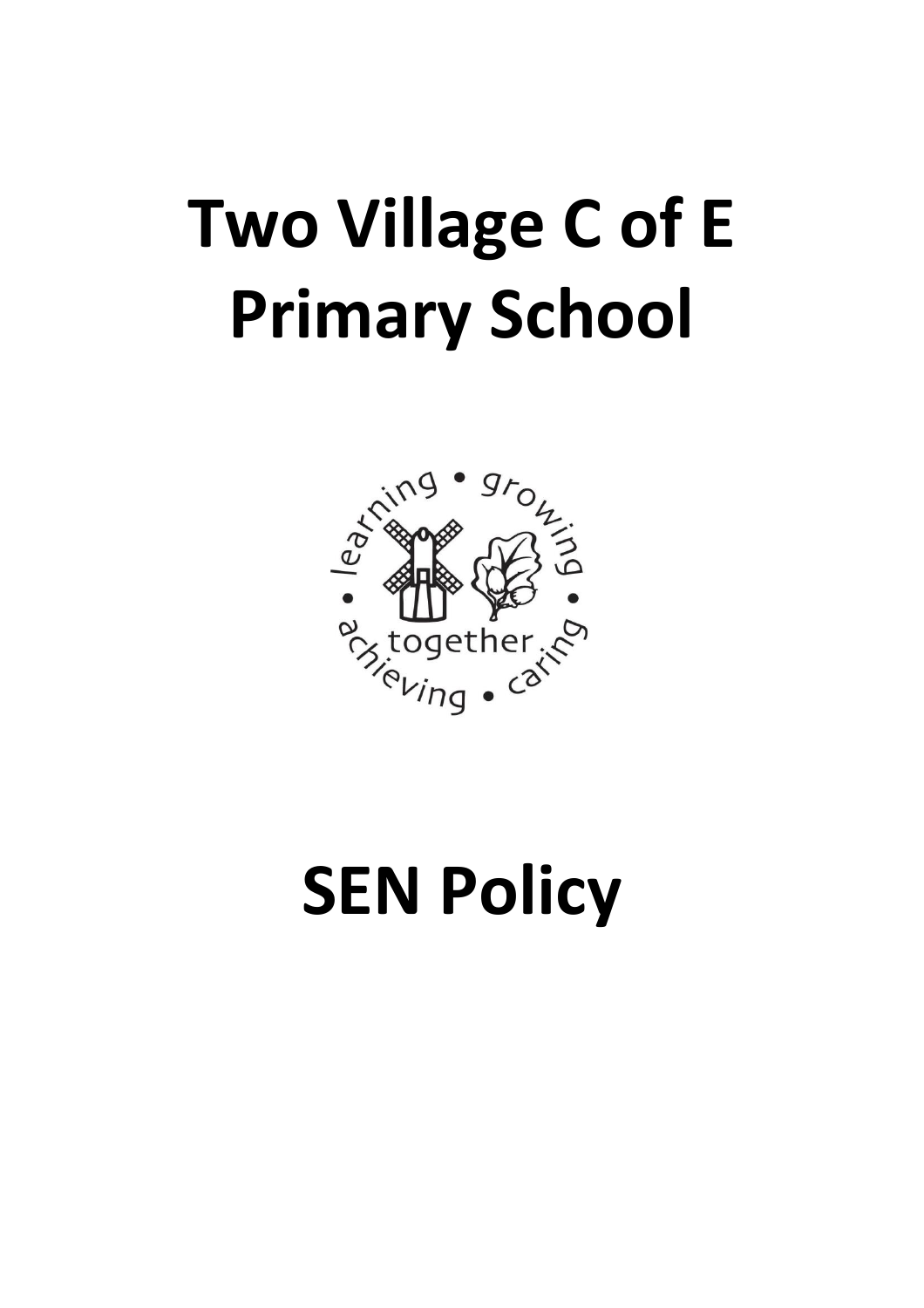#### **Contents**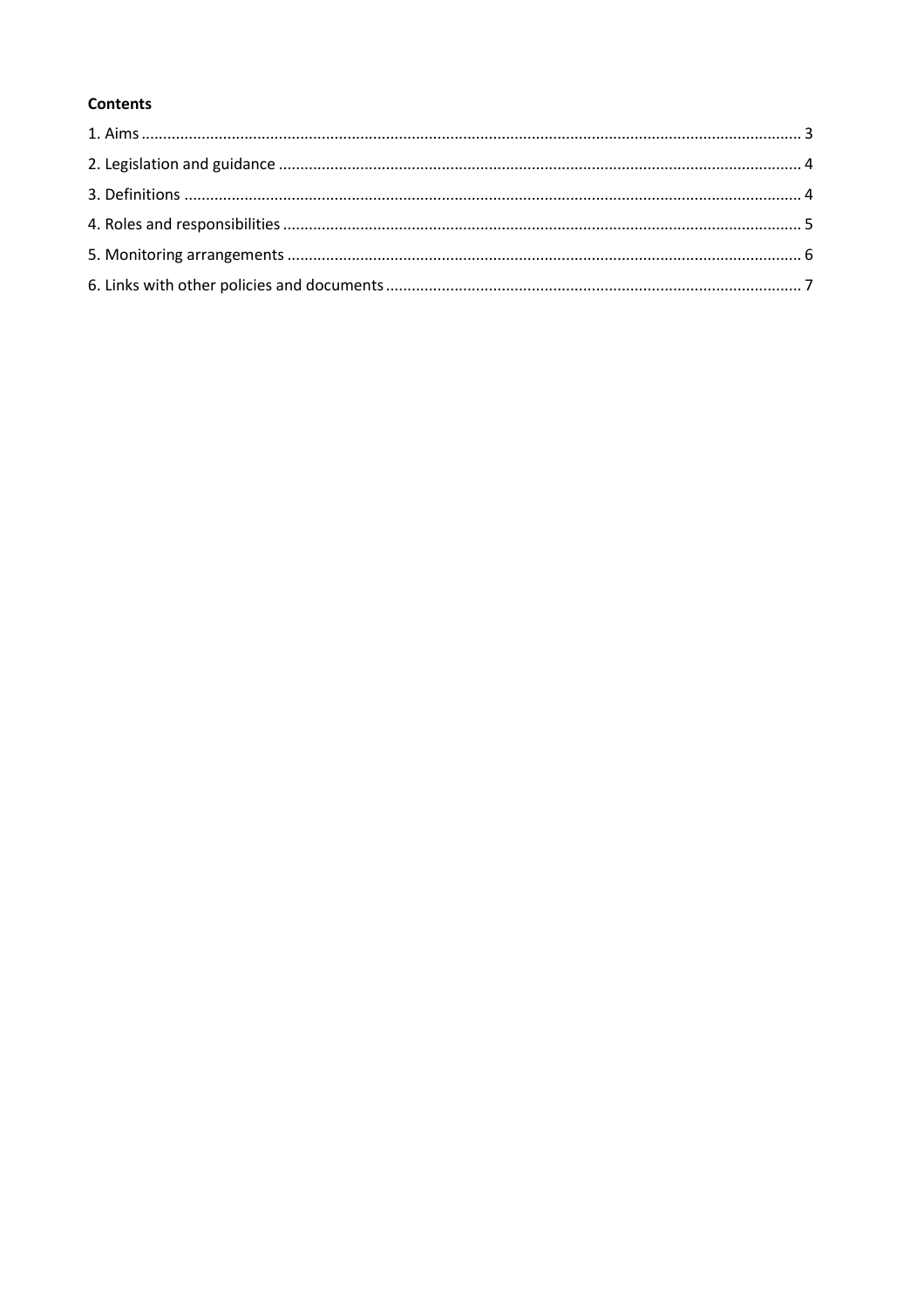

#### **SEN Policy**

#### **1. Aims and Objectives**

Our SEN policy and information report aims to:

- Set out how our school will support and make provision for pupils with special educational needs (SEN)
- Explain the roles and responsibilities of everyone involved in providing for pupils with SEN

#### **Aims:**

At Two Village Primary school we provide teaching and learning which enables all children to gain access to a broad, balanced and appropriately differentiated curriculum. We have high expectations of all of our children. Every teacher is a teacher of every child, including those with SEND. Our aim is to ensure all children are supported in order that they may work confidently towards reaching their full potential.

- A child with special educational needs should have their educational needs met
- The views of the child should be sought and taken into account
- Parents support their child's education

• Children with special educational needs should be offered full access to a broad, balanced and relevant education, including an appropriate curriculum for the Early Years Foundation Stage and National Curriculum.

Close regard is paid to the four key principles of inclusive education:

- Setting suitable challenges
- Responding to pupils' diverse learning needs
- Overcoming potential barriers to leaning and assessment for individuals and groups of pupils
- Equal Opportunities

The staff of Two Village Primary School believe that all members of the school should be treated with respect; have individual, diverse needs recognised, and be given the opportunity to reach their full potential, regardless of age, ability, religion, gender or culture.

#### **Objectives:**

- Identify need as early as possible and provide a graduated response
- Adopt a whole school approach to the identification, assessment and provision for children with special educational needs
- View our special needs provision as an ongoing, developing process
- Provide appropriate in-class support which enables all children to have access to the whole curriculum, including the National Curriculum and Early Years Foundation Stage
- Incorporate special educational needs procedures, including Learning Support Plans (LSPs), into curriculum planning
- Develop an effective partnership between school, parents and outside agencies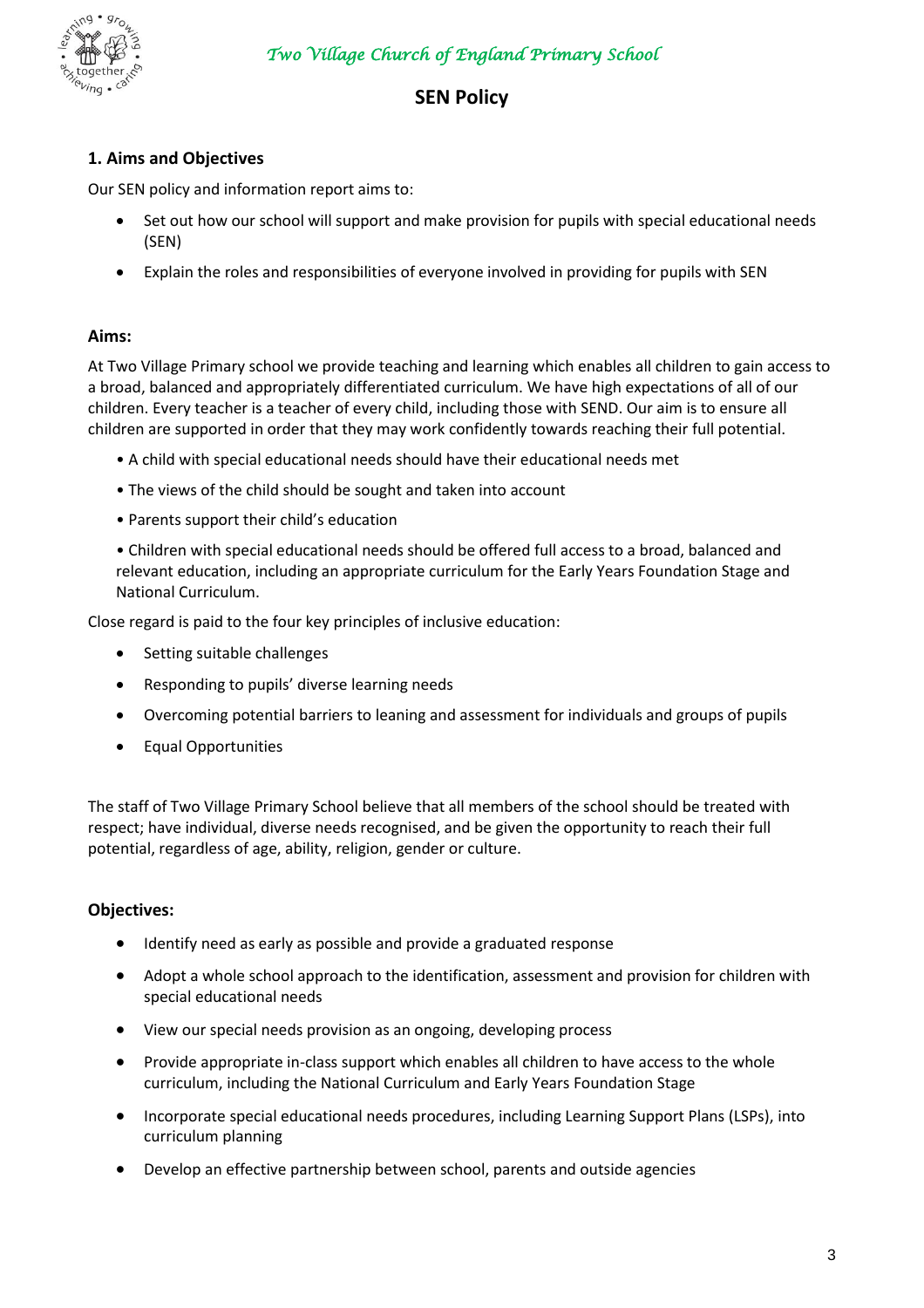

- Encourage children and parents/carers to participate in decision-making about provision to meet their special educational needs
- Ensure that assessment and record-keeping systems provide adequate means of recording attainment and achievement and gives sufficient information for carefully planned progression at every stage
- Involve the Governing Body and all staff, both teaching and non-teaching, in the regular review, development and evaluation of policy and guidelines
- Ensure all those involved with children with special educational needs work as a team to support the child's learning
- Track and monitor provision and procedures which have been put into place to ensure that children with SEND make the expected progress as they move through the school

*See also our SEN information report which sets out our vision, values and broader aims of the school's arrangements for pupils with SEN and disabilities. It also explains what our efforts to achieve the best outcomes for pupils with SEN and disabilities look like in practice.*

#### **2. Legislation and guidance**

This policy and information report is based on the statutory [Special Educational Needs and Disability \(SEND\)](https://www.gov.uk/government/uploads/system/uploads/attachment_data/file/398815/SEND_Code_of_Practice_January_2015.pdf)  [Code of Practice](https://www.gov.uk/government/uploads/system/uploads/attachment_data/file/398815/SEND_Code_of_Practice_January_2015.pdf) and the following legislation:

- [Part 3 of the Children and Families Act 2014,](http://www.legislation.gov.uk/ukpga/2014/6/part/3) which sets out schools' responsibilities for pupils with SEN and disabilities
- [The Special Educational Needs and Disability Regulations 2014,](http://www.legislation.gov.uk/uksi/2014/1530/contents/made) which set out schools' responsibilities for education, health and care (EHC) plans, SEN co-ordinators (SENCOs) and the SEN information report

#### **3. Definitions**

A pupil has SEN if they have a learning difficulty or disability which calls for special educational provision to be made for them.

They have a learning difficulty or disability if they have:

- A significantly greater difficulty in learning than the majority of others of the same age, or
- A disability which prevents or hinders them from making use of facilities of a kind generally provided for others of the same age in mainstream schools. (SEND Code of Practice 2014)

Special educational provision is educational or training provision that is additional to, or different from, that made generally for other children or young people of the same age by mainstream schools.

The Code of Practice refers to 4 broad categories of need which give an overview of the range of needs which school should provide for. (The purpose of identification is to work out what action the school needs to take, not to fit a pupil into a category.)

- Communication and interaction
- Cognition and learning
- Social, emotional and mental health
- Sensory and/or physical needs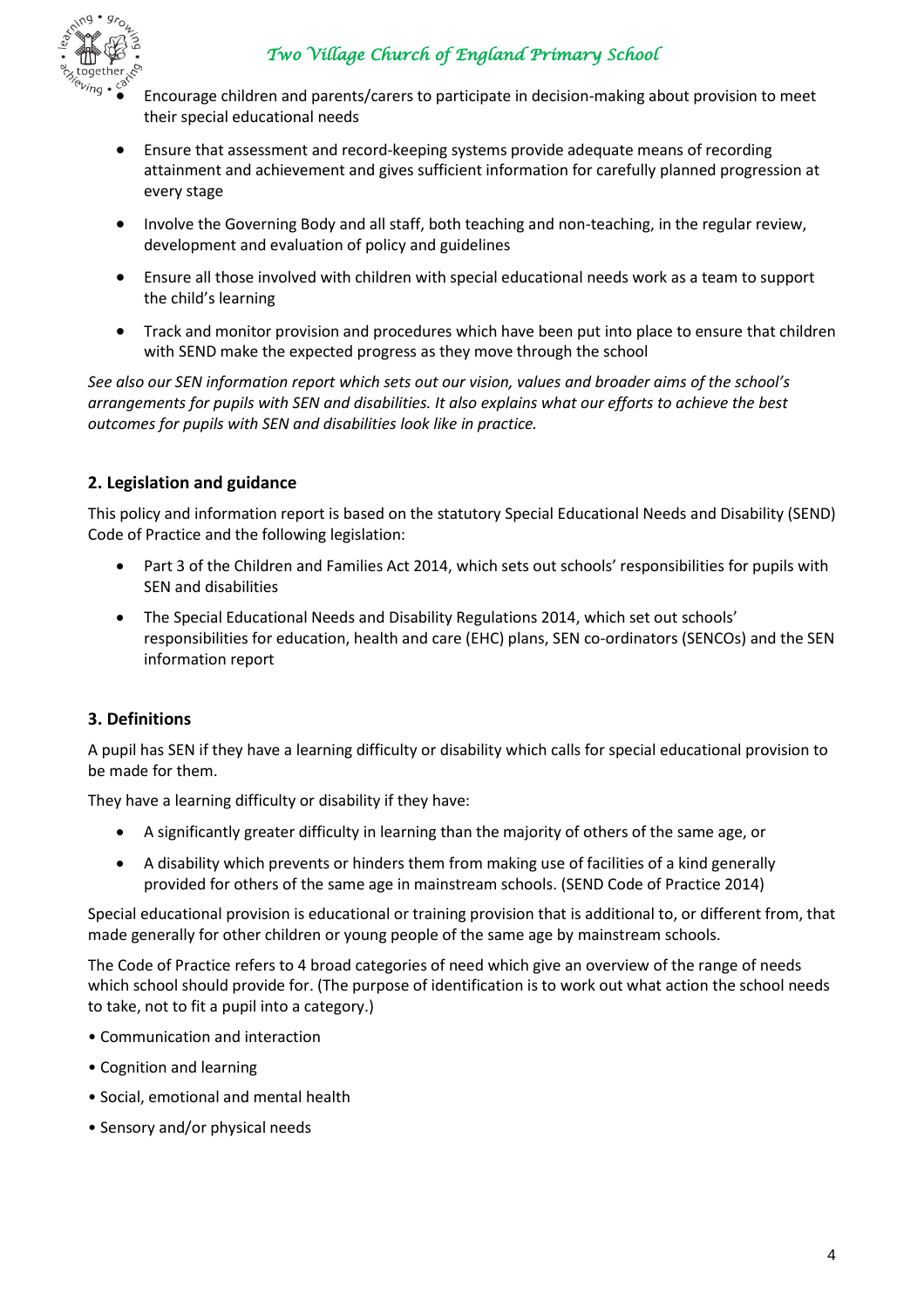

#### **4. Roles and responsibilities**

#### **4.1 The SENCO**

 $\Omega$ 

The SENCO at Two Village is Mrs Melanie Massey.

The role of the SENCo involves:

- Working with the headteacher and SEN governor to determine the strategic development of the SEN policy and provision in the school
- Have day-to-day responsibility for the operation of this SEN policy and the co-ordination of specific provision made to support individual pupils with SEN, including those who have EHC plans
- Monitoring the progress of children with SEND alongside the class teacher
- Provide professional guidance to colleagues and work with staff, parents, and other agencies to ensure that pupils with SEN receive appropriate support and high quality teaching. Including organising and delivering INSET in order to meet the needs of staff and liaising with and advising teachers whenever necessary.
- Advise on the graduated approach to providing SEN support, co-ordinating and evaluating provision, including intervention, for children with SEND.
- Advise on the deployment of the school's delegated budget and other resources to meet pupils' needs effectively
- Be the point of contact for and liaise with external agencies, including the LA's support and educational psychology services, health and social services, and other voluntary bodies.
- Liaise with potential next providers of education to ensure pupils and their parents are informed about options and a smooth transition is planned
- Work with the headteacher and governing board to ensure that the school meets its responsibilities under the Equality Act 2010 with regard to reasonable adjustments and access arrangements
- Ensure the school keeps the records of all pupils with SEN up to date including: relevant background information about individual children, Overseeing the One Page Profile (OPP), Learning Support Plan (LSP) and review process for all pupils on SEND Support or who have an EHCP alongside the class teacher.

#### **4.2 The Governing Body and the SEN Governor**

The Governing body, in consultation with the Head Teacher and SENCo, will determine the school's policy and approach to provision for pupils with special educational needs, establish the appropriate staffing and funding arrangements and maintain a general overview of the school's work.

The Governing Body, having regard to the Code of Practice will:

- Ensure appropriate provision is made for any child with SEND
- Ensure all children, including those with SEND have access to a broad, balanced and appropriately differentiated curriculum
- Appoint a representative of the Governing Body to oversee SEND provision
- Ensure that pupils with SEND are fully involved with school activities
- Ensure they are involved in developing and reviewing SEND policy

The SEN Governor will:

Help to raise awareness of SEN issues at governing board meetings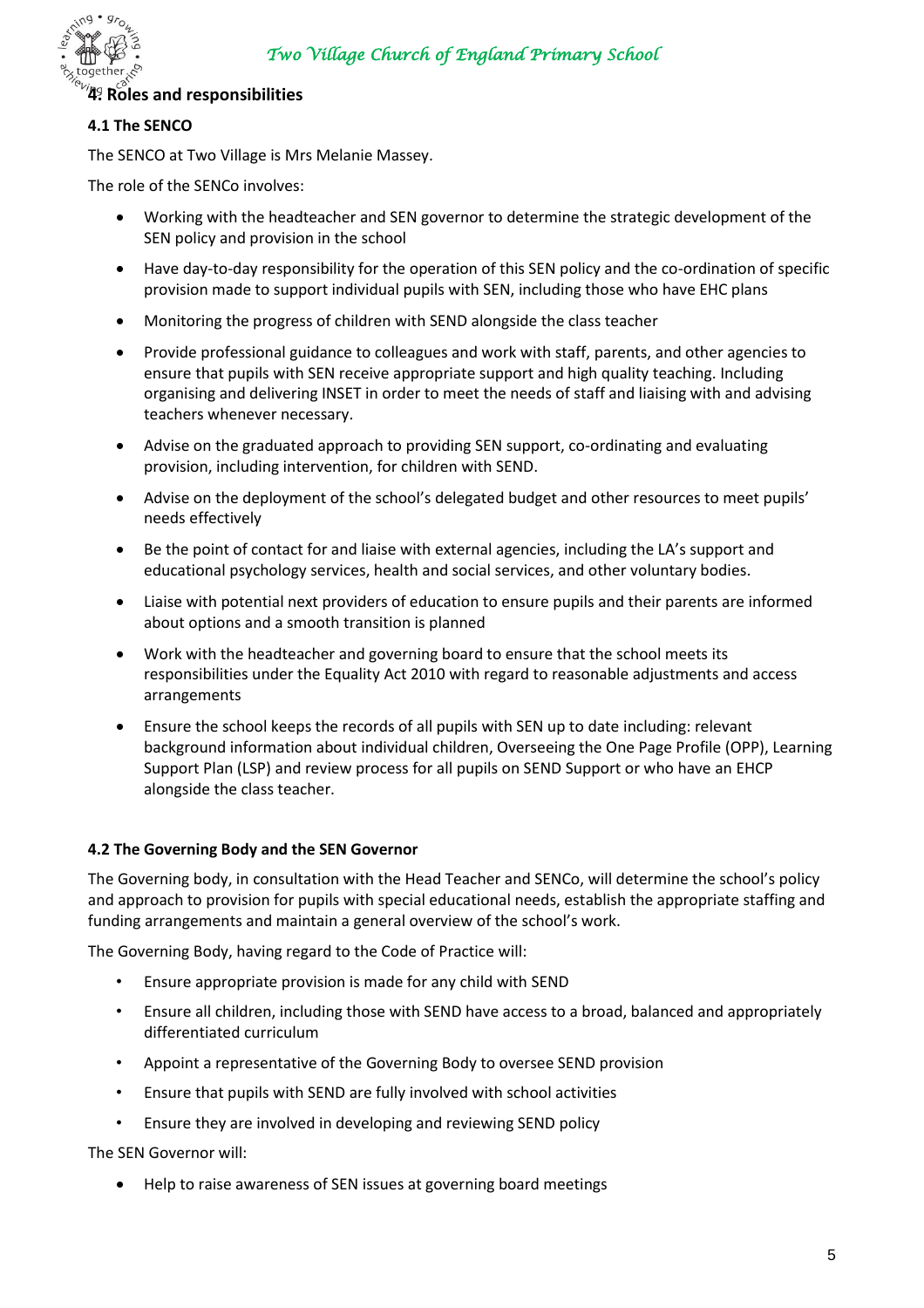

- Monitor the quality and effectiveness of SEN and disability provision within the school and update the governing board on this
- Work with the headteacher and SENCO to determine the strategic development of the SEN policy and provision in the school

#### **4.3 The Headteacher**

The headteacher will:

- Work with the SENCO and SEN governor to determine the strategic development of the SEN policy and provision in the school
- Have overall responsibility for the day-to-day management of all aspects of the school's work, including the provision and progress of learners with SEN and/or a disability.
- Keep the Governing Body informed of all developments with regard to SEND.

#### **4.4 Class Teachers**

Each class teacher must:

- Provide high quality teaching for all class members
- Carry out The One Planning process for all children identified as having SEND, using a person centred approach.
- Be responsible and accountable for the progress and development of all pupils in their class, including where pupils access support from teaching assistants or specialist staff
- Monitor carefully the progress of all pupils, providing interventions and adjustments where necessary
- Share concerns with parents/carers as they arise
- Work with the SENCo to decide the action required to assist the pupil to make progress, using the cycle: assess-plan-do-review
- Work with the SENCo to collect all available information on the pupil
- Develop and review One Page Profiles for pupils who are put on the Special Educational Needs Support Register
- Work with SEND pupils to deliver the individual programmes set out in their LSPs
- Develop effective relationships with parents
- Work alongside support services, following advice and programme suggestions to support pupils on SEND Support or with EHCPs
- Encourage pupils to participate in decision making
- Be involved in the development and review of the school's SEND policy
- Continuously assess pupil progress and identify the next steps to learning
- Work with the SENCo to identify their own training needs around SEND
- Liaise closely with the child's next teacher to ensure they have a thorough understanding of the child's SEND